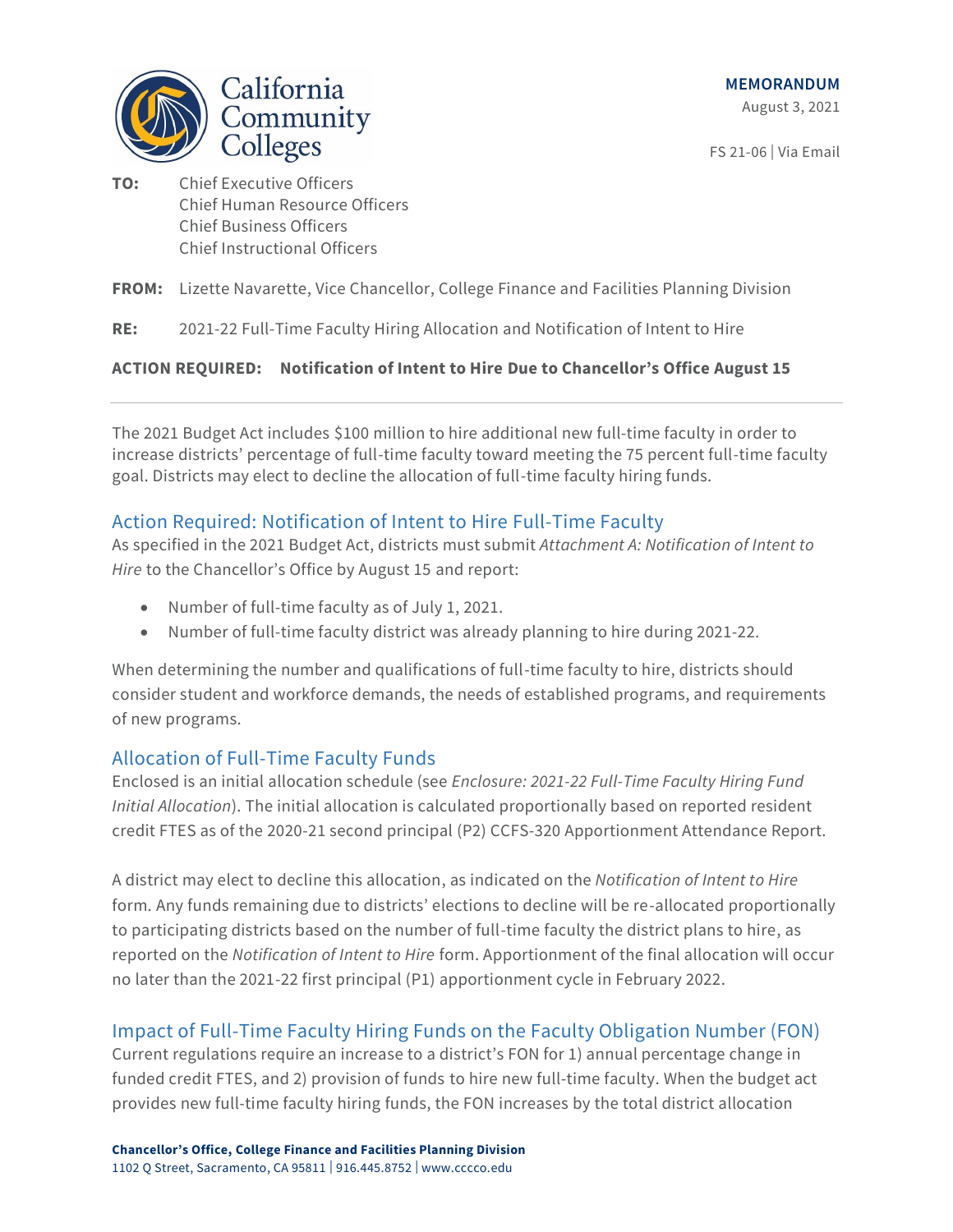#### **2021-22 Full-Time Faculty Hiring Funds and Report** August 3, 2021

divided by the current statewide average cost to replace a part-time faculty position with a fulltime faculty position. The current statewide average replacement cost is \$86,771. A district's FON will be increased by one for each \$86,771 allocated, in addition to the annual adjustment for enrollment.

# **CONTACTS**

For questions about full-time faculty hiring allocations or the faculty obligation requirements, contact Jubilee Smallwood a[t jsmallwood@cccco.edu.](mailto:jsmallwood@cccco.edu)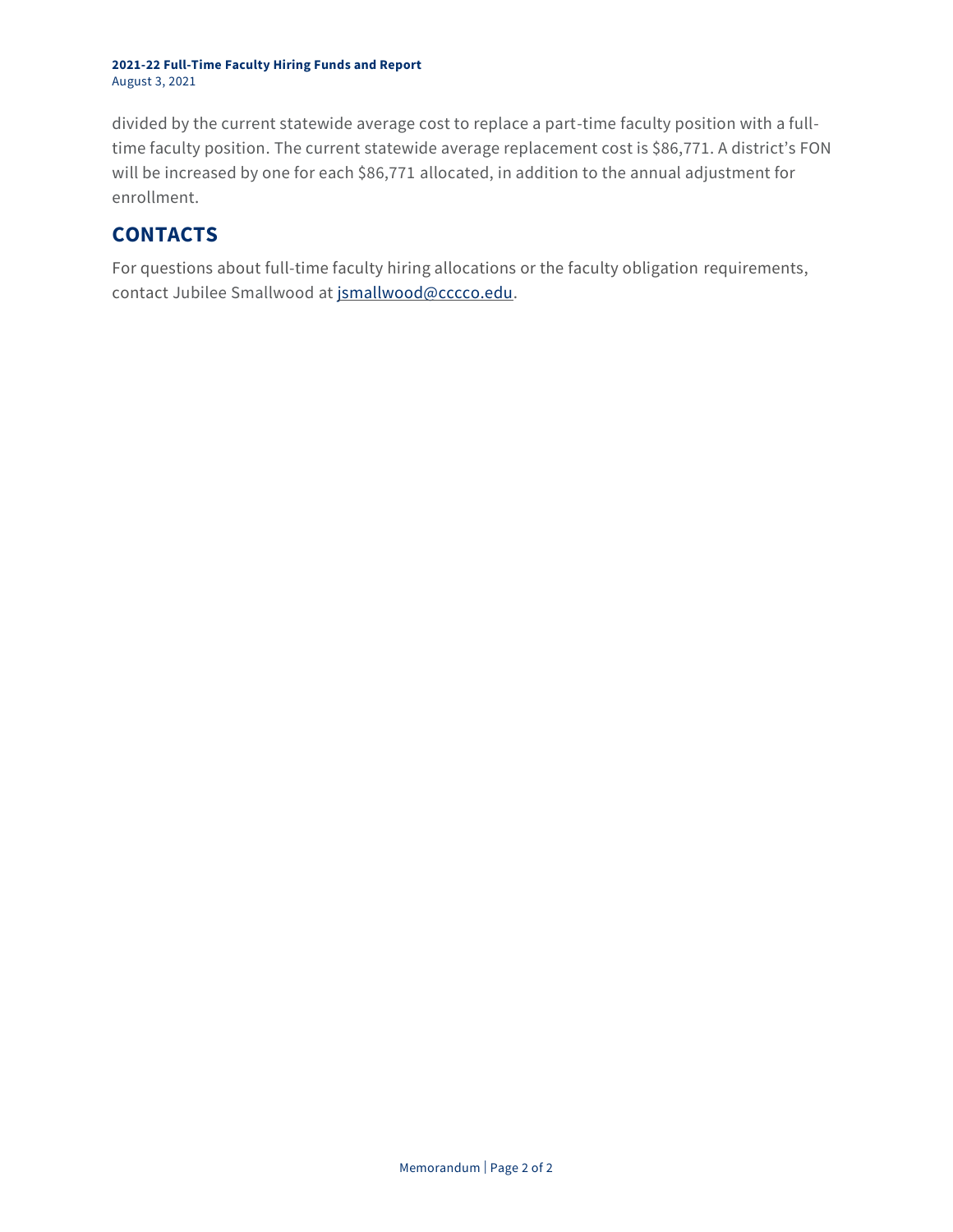### **Enclosure: 2021-22 Full-Time Faculty Hiring Funds Initial Allocation**

| <b>District</b>       | 2020-21 P2<br><b>Resident Credit FTES</b> | 2021-22 Full-Time Faculty Hiring Funds<br>(\$100 Million/(District FTES/Total FTES)) | Impact to FON Calculation<br>(Allocation/\$86,771) |
|-----------------------|-------------------------------------------|--------------------------------------------------------------------------------------|----------------------------------------------------|
| Allan Hancock         | 7,147.97 \$                               | 761,053                                                                              | 8                                                  |
| Antelope Valley       | 9,113.32                                  | 970,306                                                                              | 11                                                 |
| Barstow               | 1,885.37                                  | 200,738                                                                              | $\overline{2}$                                     |
| <b>Butte</b>          | 9,162.00                                  | 975,489                                                                              | 11                                                 |
| Cabrillo              | 9,490.04                                  | 1,010,416                                                                            | 11                                                 |
| Cerritos              | 15,230.52                                 | 1,621,612                                                                            | 18                                                 |
| Chabot-Las Positas    | 15,226.35                                 | 1,621,168                                                                            | 18                                                 |
| Chaffey               | 10,889.02                                 | 1,159,367                                                                            | 13                                                 |
| Citrus                | 9,976.70                                  | 1,062,231                                                                            | 12                                                 |
| Coast                 | 23,701.16                                 | 2,523,491                                                                            | 29                                                 |
| Compton               | 5,961.69                                  | 634.748                                                                              | $\overline{7}$                                     |
| Contra Costa          | 24,198.83                                 | 2,576,479                                                                            | 29                                                 |
| Copper Mt.            | 1,276.33                                  | 135,892                                                                              | $\mathbf 1$                                        |
| Desert                | 7,830.29                                  | 833,700                                                                              | 9                                                  |
| El Camino             | 15,078.17                                 | 1,605,391                                                                            | 18                                                 |
| <b>Feather River</b>  | 1,632.66                                  | 173,831                                                                              | $\overline{2}$                                     |
| Foothill-DeAnza       | 23,765.39                                 | 2,530,330                                                                            | 29                                                 |
| Gavilan               | 3,536.40                                  | 376,525                                                                              | $\pmb{4}$                                          |
| Glendale              | 10,586.11                                 | 1,127,116                                                                            | 12                                                 |
| Grossmont-Cuyamaca    | 14,284.14                                 | 1,520,850                                                                            | 17                                                 |
| Hartnell              | 6,938.09                                  | 738,707                                                                              | 8                                                  |
| Imperial              | 6,161.96                                  | 656,071                                                                              | $\overline{7}$                                     |
| Kern                  | 22,438.37                                 | 2,389,040                                                                            | 27                                                 |
| Lake Tahoe            | 1,791.36                                  | 190,728                                                                              | $\overline{2}$                                     |
| Lassen                | 1,265.70                                  | 134,761                                                                              | $\mathbf{1}$                                       |
| Long Beach            | 18,912.08                                 | 2,013,592                                                                            | 23                                                 |
| Los Angeles           | 80,497.11                                 | 8,570,630                                                                            | 98                                                 |
| Los Rios              | 45,255.39                                 | 4,818,396                                                                            | 55                                                 |
| Marin                 | 2,947.32                                  | 313,805                                                                              | 3                                                  |
| Mendocino-Lake        | 1,834.02                                  | 195,270                                                                              | $\overline{2}$                                     |
| Merced                | 7,459.64                                  | 794,237                                                                              | 9                                                  |
| Mira Costa            | 8,940.81                                  | 951,939                                                                              | 10                                                 |
| Monterey Peninsula    | 4,971.24                                  | 529,294                                                                              | 6                                                  |
| Mt. San Antonio       | 23,746.30                                 | 2,528,297                                                                            | 29                                                 |
| Mt. San Jacinto       | 10,704.28                                 | 1,139,698                                                                            | 13                                                 |
| Napa Valley           | 4,104.96                                  | 437,060                                                                              | 5                                                  |
| North Orange County   | 26,792.20                                 | 2,852,598                                                                            | 32                                                 |
| Ohlone                | 7,479.81                                  | 796,384                                                                              | 9                                                  |
| Palo Verde            | 1,928.45                                  | 205.324                                                                              | $\overline{2}$                                     |
| Palomar               | 14,430.71                                 | 1,536,455                                                                            | 17                                                 |
| Pasadena Area         | 20,865.44                                 | 2,221,569                                                                            | 25                                                 |
| Peralta               | 12,951.71                                 | 1,378,984                                                                            | 15                                                 |
| Rancho Santiago       | 18,224.74                                 | 1,940,410                                                                            | 22                                                 |
| Redwoods              | 2,651.98                                  | 282,360                                                                              | 3                                                  |
| Rio Hondo             | 11,402.28                                 | 1,214,015                                                                            | 13                                                 |
| Riverside             | 27,307.50                                 | 2,907,463                                                                            | 33                                                 |
| San Bernardino        | 14,601.12                                 | 1,554,599                                                                            | 17                                                 |
| San Diego             | 27,290.87                                 | 2,905,692                                                                            | 33                                                 |
| San Francisco         | 12,350.59                                 | 1,314,982                                                                            | 15                                                 |
| San Joaquin Delta     | 14,540.84                                 | 1,548,181                                                                            | 17                                                 |
| San Jose-Evergreen    | 10,008.84                                 | 1,065,653                                                                            | 12                                                 |
| San Luis Obispo       | 6,889.96                                  | 733,582                                                                              | 8                                                  |
| San Mateo             | 14,220.92                                 | 1,514,119                                                                            | 17                                                 |
| Santa Barbara         | 10,651.04                                 | 1,134,029                                                                            | 13                                                 |
| Santa Clarita         | 14,261.61                                 | 1,518,451                                                                            | 17                                                 |
| Santa Monica          | 19,101.57                                 | 2,033,767                                                                            | 23                                                 |
| Sequoias              | 9,401.18                                  | 1,000,955                                                                            | 11                                                 |
| Shasta-Tehama-Trinity | 6,482.56                                  | 690,206                                                                              | $\overline{7}$                                     |